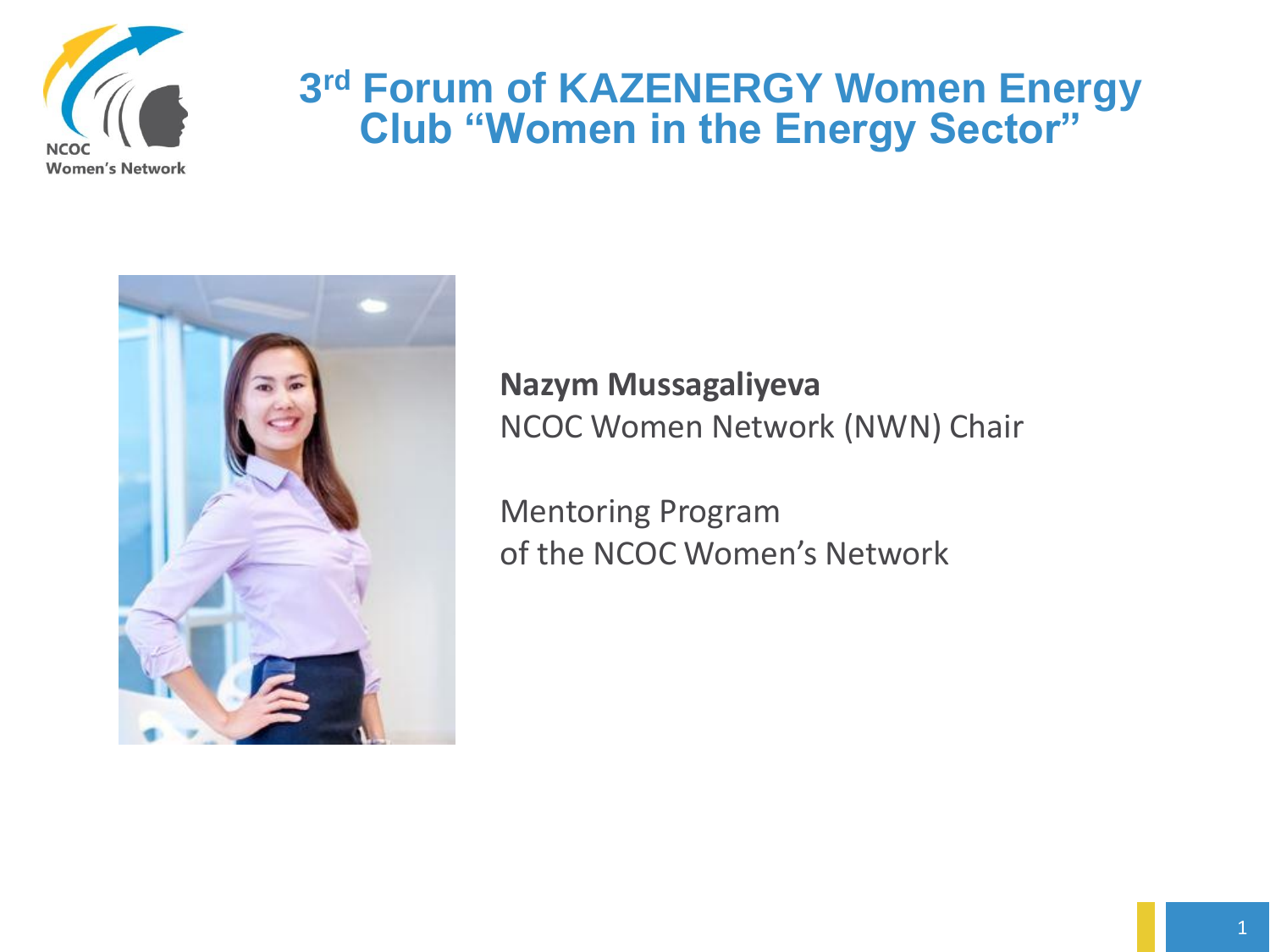

**NCOC Women's Network Mentoring** 

**3 rd Forum of the Women Energy Club**



7 September 2017

Objective: share learnings from NWN Mentoring Program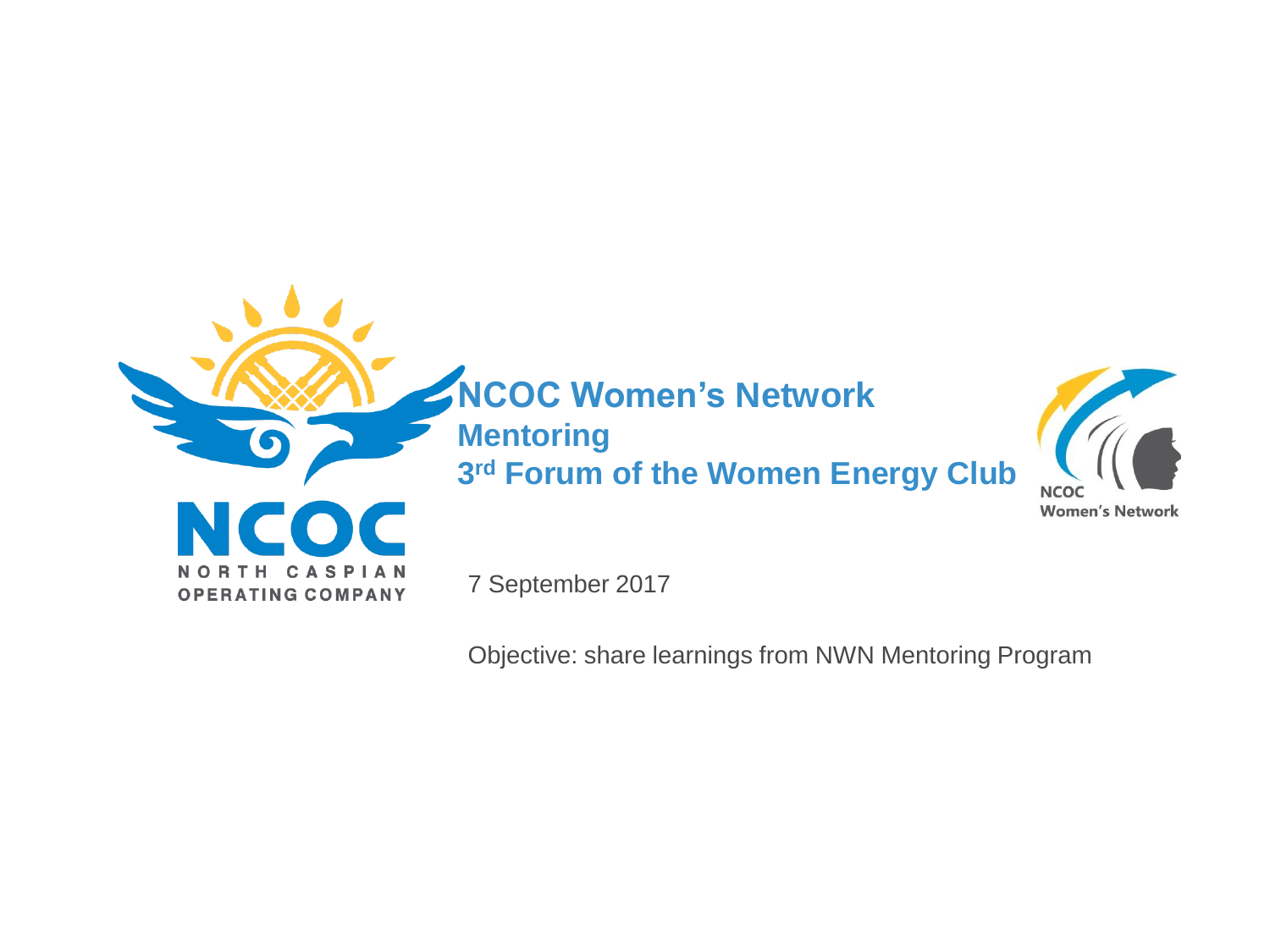

## **NWN Linkage to NCOC Values**

#### **NCOC Women's Network Mission**

Connect motivated and talented women professionals who are seeking both formal and informal networking and professional exchange opportunities related to building capabilities and maintaining a healthy work and family balance

Mission is directly linked to NCOC Values of **Building Capability**  and **Providing a Productive Work Environment**



#### **3 NWN Committees execute activities aligned with NWN Mission & NCOC Values**



**Building Capability** Expand knowledge of NCOC business activities and provide opportunities for formal mentoring



**Communication & Networking** 

Host networking events and broadly communicate NWN events via NWN website, Kharbarlama and other communication methods



**Work & Family**  Provide opportunities to integrate work and family priorities and values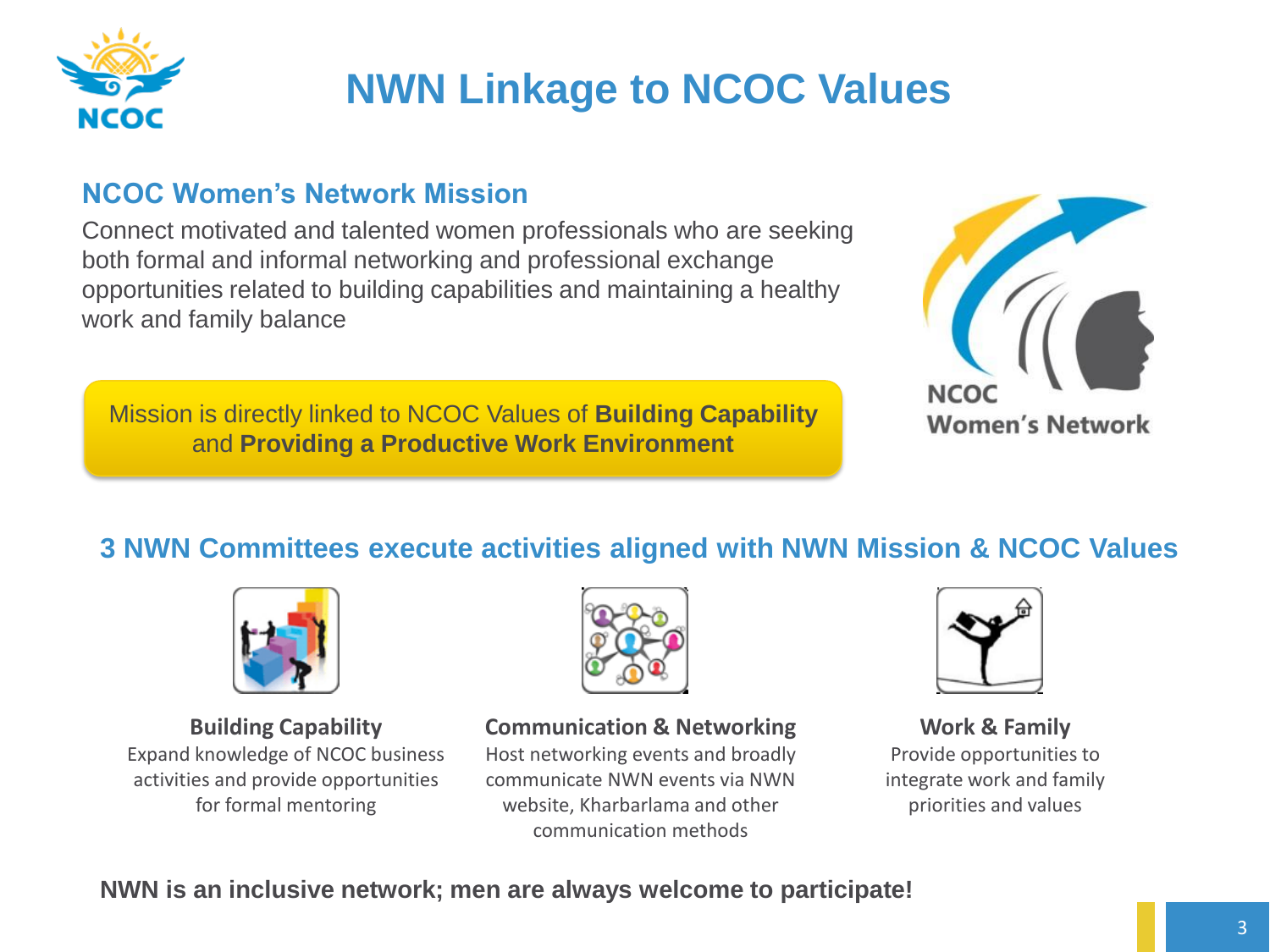

## **NWN Mentoring Program**

#### **Mentoring Program Objective:**

• Pair experienced employees who would like to share their learnings and knowledge with those who would like to develop their talents and skills

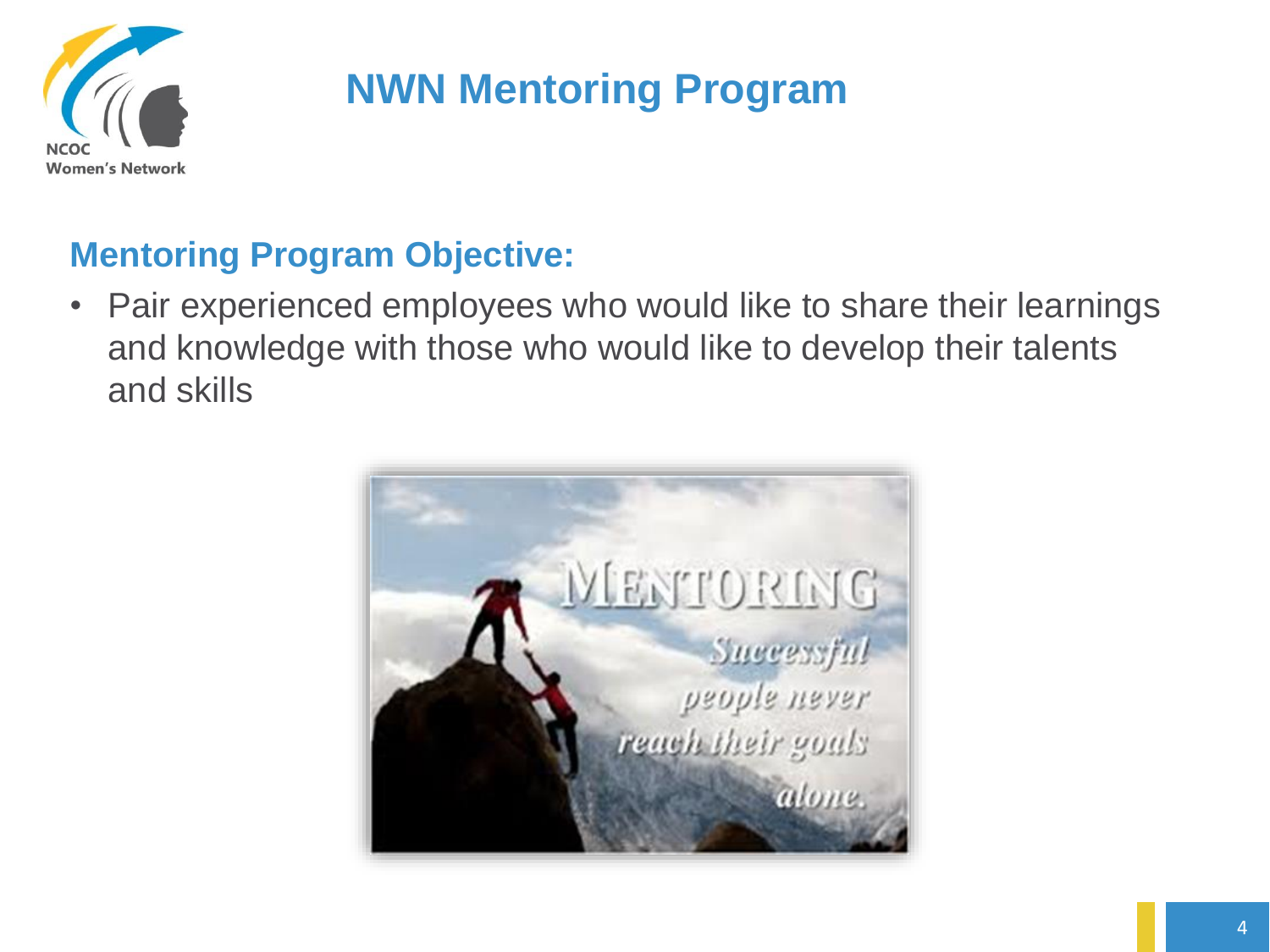

## **NWN Mentoring Program: Milestones**

| <b>Milestones</b>    | <b>Accomplishments/Outcomes</b>                                                                                                                          |
|----------------------|----------------------------------------------------------------------------------------------------------------------------------------------------------|
| <b>May 2016</b>      | . Pilot project launched within NWN for 12<br>mentor-mentee pairs                                                                                        |
|                      |                                                                                                                                                          |
| Year-end 2016        | • Growth of interest after article in NCOC<br>Khabarlama Newsletter<br>• Some pairs from pilot continued; some<br>completed their mentoring relationship |
|                      |                                                                                                                                                          |
| Year-to-date<br>2017 | • Added 28 pairs; overall 40 mentor-<br>mentee pairs made                                                                                                |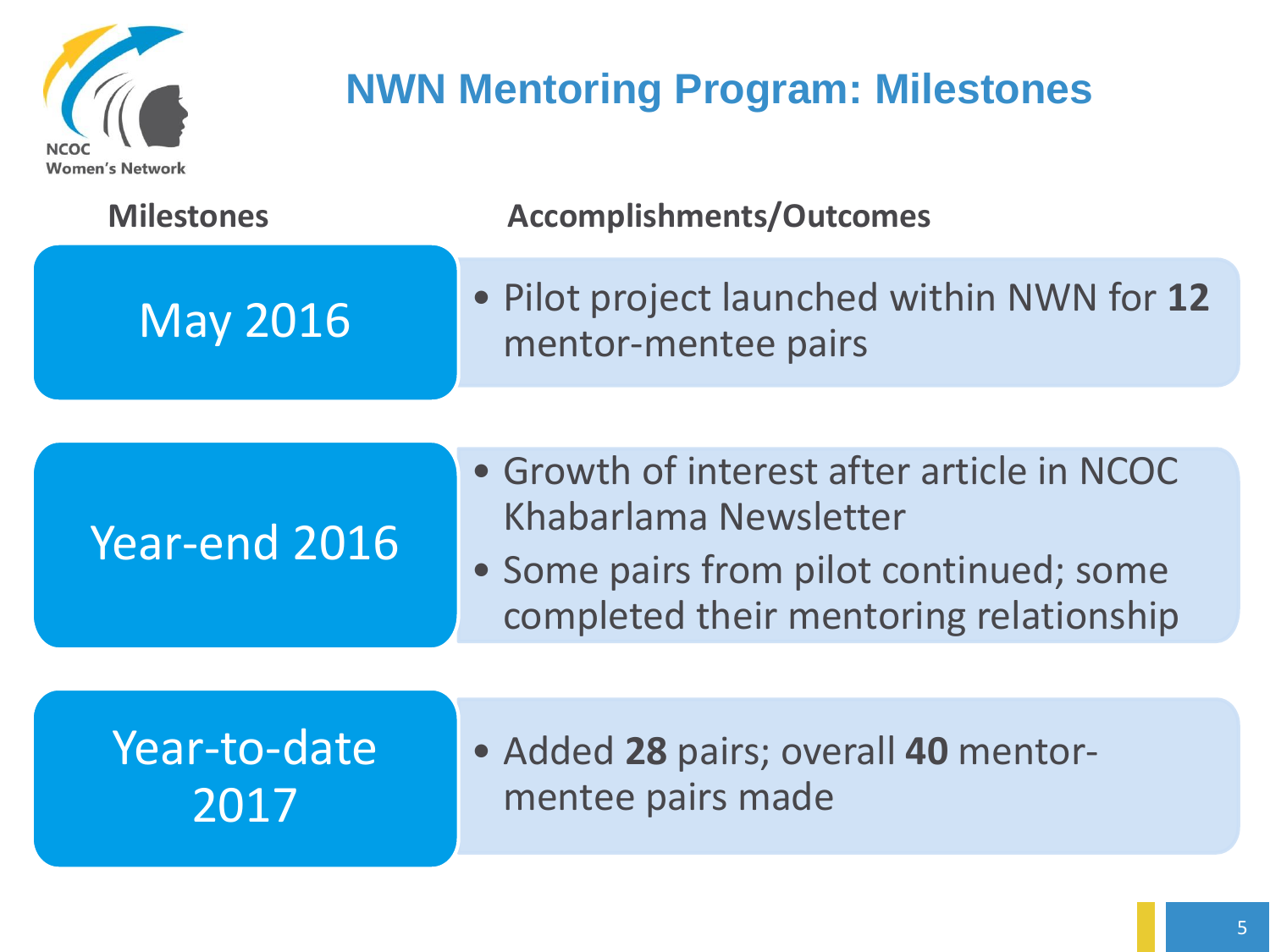

# **NWN Mentoring Program: Keys to Success**

Quick and efficient pairing based on areas of interest by Mentoring Program Focal Points

• Areas of interest: Professional Skills, Leadership Skills, Career Path, Networking, Work-life Balance, and many other

Highly experienced mentors: NCOC employees from various disciplines

Talented mentees at their early- or mid-career stage

Mentoring Program Focal Points worked with mentors and mentees to set clear expectations for mentoring relationship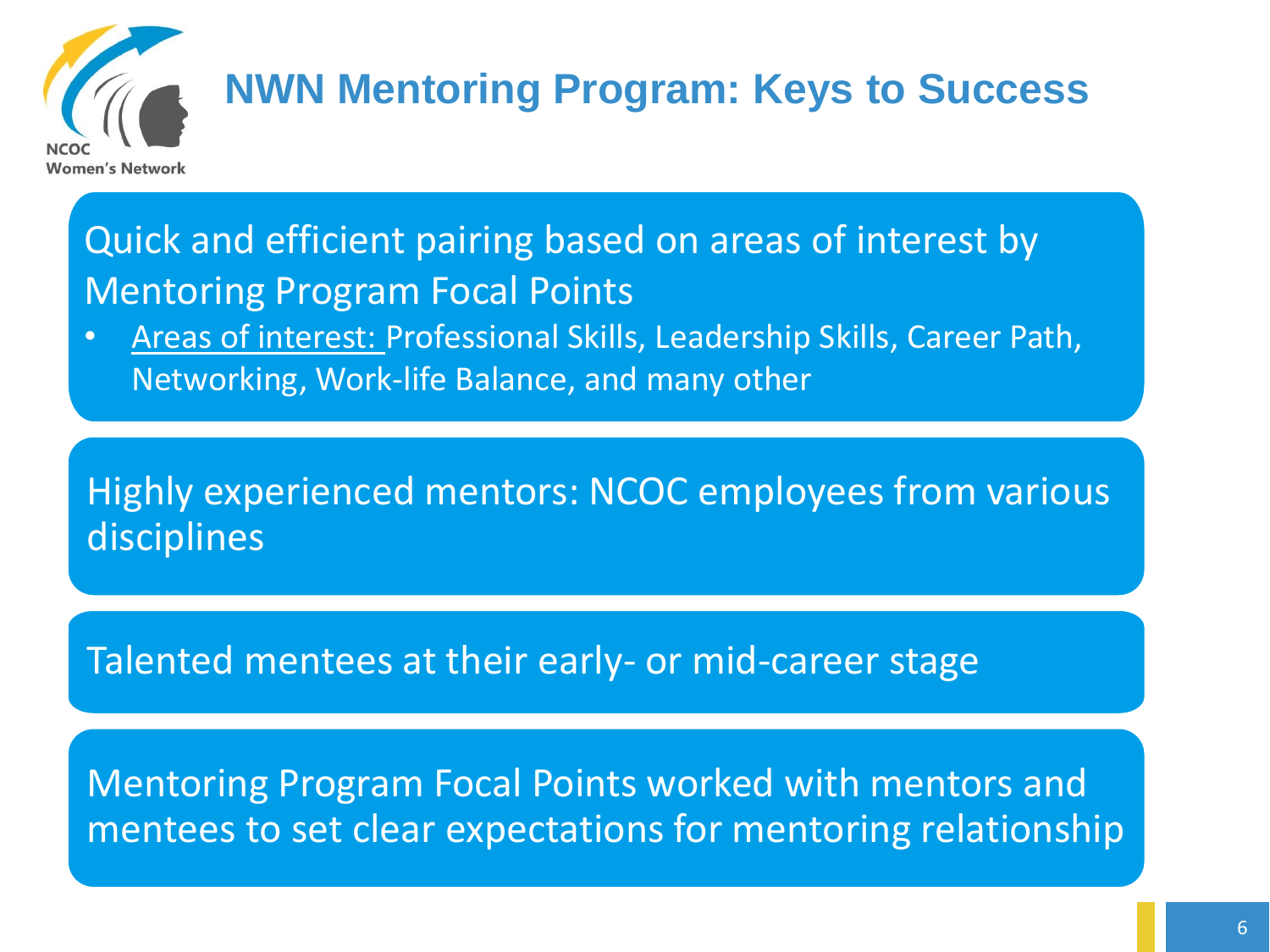

## **NWN Mentoring Program: Challenges**

Lack of proactive efforts by some mentees, stating that office locations weren't convenient or expected only female mentors

Sustainability of the NWN Mentoring program due to lack of sufficient number of local mentors